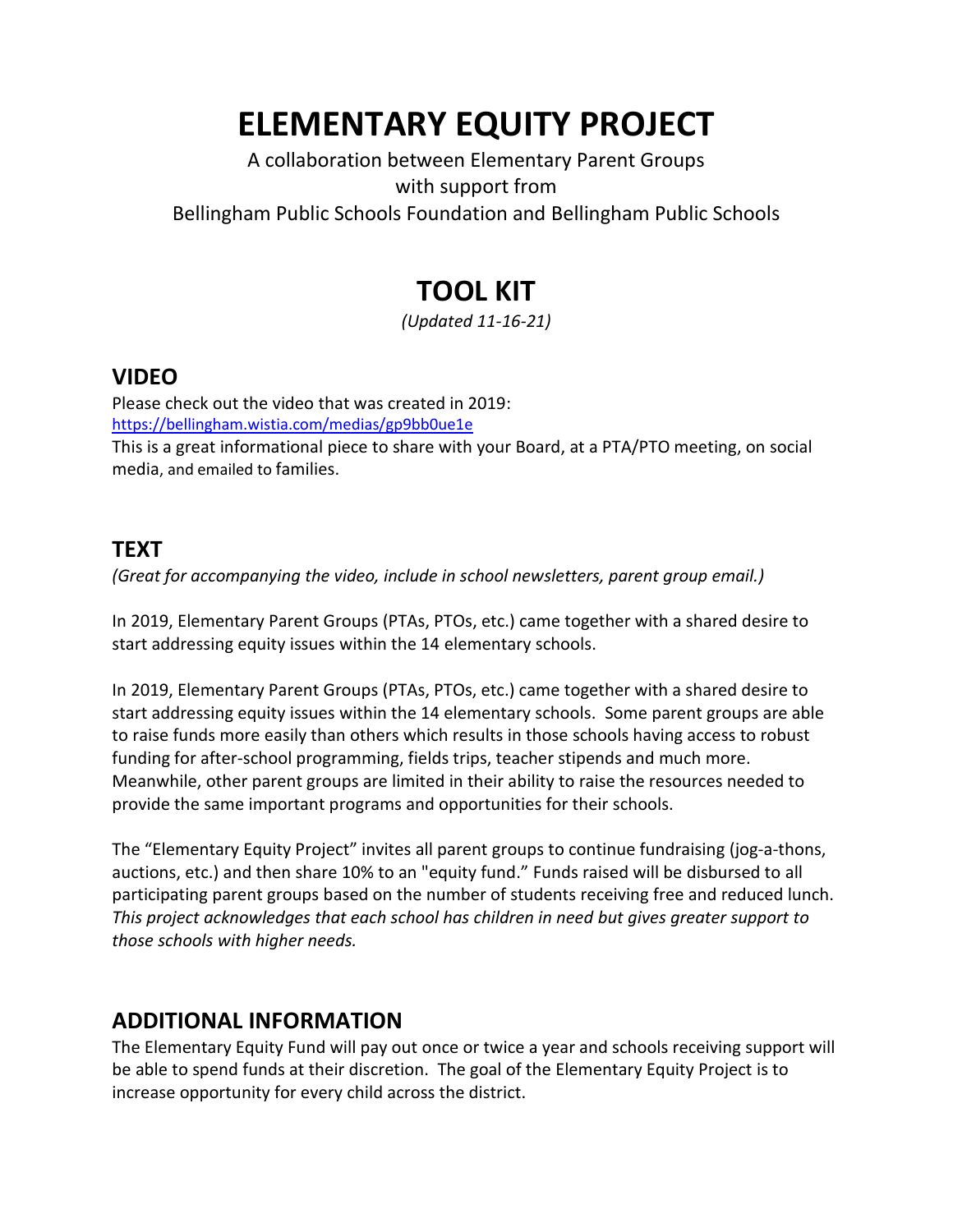All funds raised from the Elementary Parent Project are disbursed back to Elementary parent groups. The District and Foundation staff are participating as support and advisory members.

#### **INFOGRAPHIC**



## **HOW IT WORKS:**

- Suggested 10% given should be based on the current year's actual fundraising income.
- Free and reduced meal numbers for each school will be used to calculate the disbursement back to each parent group.
- Parent groups are encouraged to submit their contribution this fall so we can disburse funds back as soon as possible in order to support students and schools for the remainder of the year.
- 10% sharing checks should be sent to the Foundation BPSF, P.O. Box 1132, Bellingham, WA 98227.
- All funds will be returned to parent groups, no money stays with the Foundation.

**If you would like to connect with any of the parent group leaders, please visit: <https://bellinghamschools.org/partners-in-funding/elementary-contacts/>**

#### **Join our Facebook Group: Elementary Schools United**

This is a private group for Elementary Parent Group leaders to be able to ask questions and share ideas.